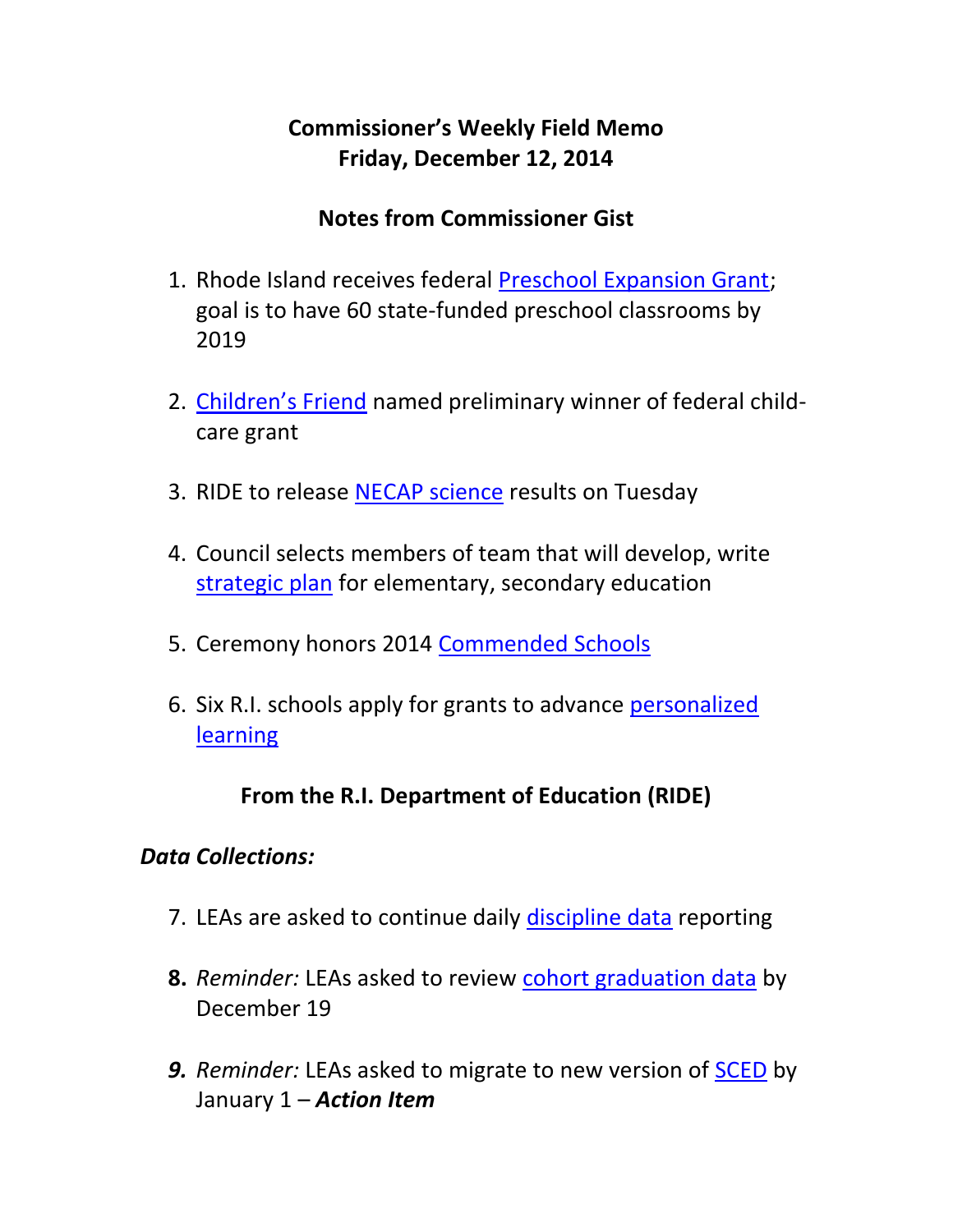#### *Assessments:*

- 10. *Reminder:* Deadlines extended for [PARCC student](#page-8-1)  [registration](#page-8-1)
- 11. PARCC publishes [informational guides](#page-9-0) for each mathematics assessment

### **From other state agencies**

12. Traveler monitored for [Ebola](#page-9-1) symptoms, no presence of disease found

## **From other organizations**

- 13. Learning First Alliance Rhode Island seeks proposals for presentations at conference on [Whole Child](#page-10-0) Education
- 14. RIMLE announces three new awards for [middle-level](#page-11-0)  [educators,](#page-11-0) seeks nominations for awards

#### **Action Item Calendar**

December 19: Review [student-exit data](http://www.ride.ri.gov/Portals/0/Uploads/Documents/FieldMemos/112114-FM.pdf) January 1: Upgrade to [v2.0 of SCED](http://www.ride.ri.gov/Portals/0/Uploads/Documents/112614-FM.pdf) January 7: Deadline for [PARCC](http://www.ride.ri.gov/Portals/0/Uploads/Documents/FieldMemos/Document1120514-FM.pdf) registration January 9: [Talent Pool](http://www.ride.ri.gov/Portals/0/Uploads/Documents/FieldMemos/Document1120514-FM.pdf) nominations due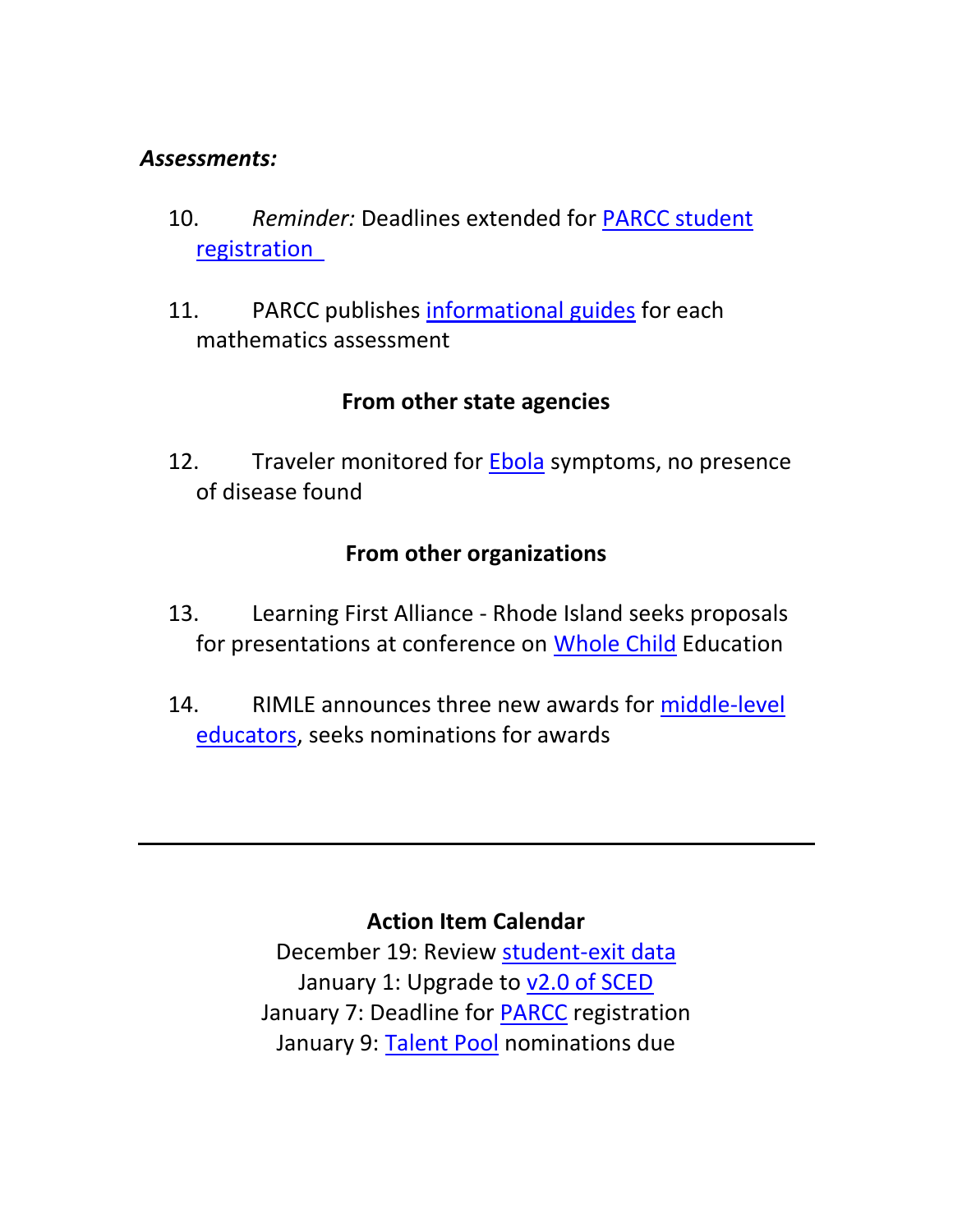## **Notes from Commissioner Gist**

# <span id="page-2-0"></span>**1. Rhode Island receives federal Preschool Expansion Grant; goal is to have 60 state-funded preschool classrooms by 2019**

We received terrific news this week!:

The U.S. Department of Education has awarded Rhode Island a grant to add prekindergarten programs in the seven highest-need communities in Rhode Island: Central Falls, East Providence, Newport, Pawtucket, Providence, West Warwick, and Woonsocket.

With funding from this grant, the R.I. Department of Education (RIDE) will expand the Rhode Island Prekindergarten Program from the current 17 sites to a total of 60 sites by the 2019-20 school year. The funds from the grant will increase access to preschool for children in highneed communities and will help ensure that the programs are of high quality.

The Rhode Island application for the federal Preschool Expansion Grant sought \$19 million in funding over the next four fiscal years. The U.S. Department of Education announced that the first-year [funding](http://www2.ed.gov/programs/preschooldevelopmentgrants/awards.html#_ftn1) for the grant will be \$2.3 million, which is the full amount Rhode Island requested for Year 1. Funding for Year 2 is in the budget and appears to be well on its way to approval.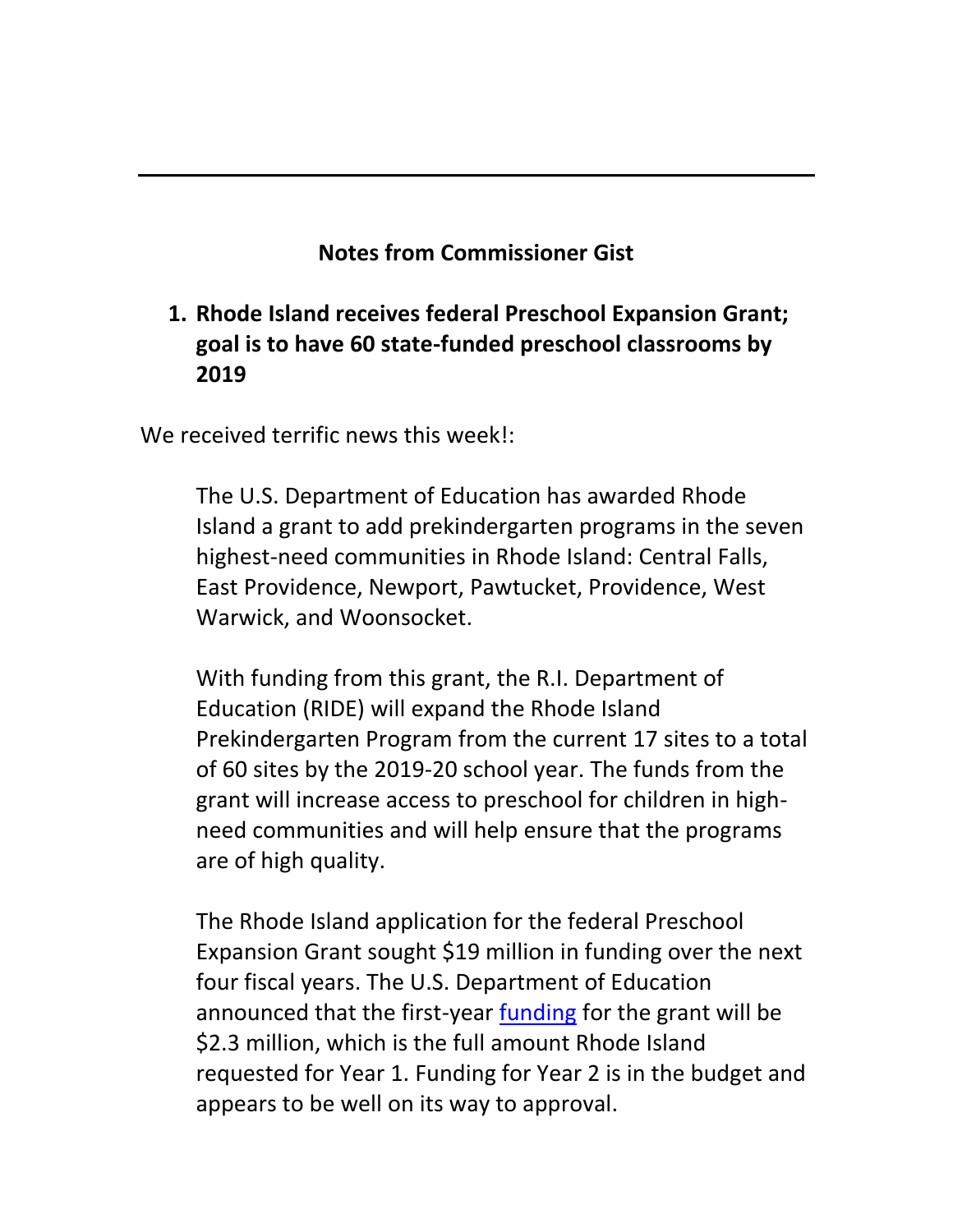It was special honor to be able to celebrate this award on Wednesday at the White House Summit on Early Education. As an educator with a background in early-childhood education, I know it is essential that all children, regardless of the economic status of their family or their community, have opportunities to enroll in high-quality early-learning programs. This federal grant will accelerate our progress in opening more state-funded prekindergarten programs across the state, and we will also continue increasing high-quality early-learning opportunities through our many important on-going initiatives, including our Quality Improvement Grants for early-learning programs and efforts to expand access to full-day kindergarten.

I deeply appreciate the support we received from you and from your professional organizations, which definitely helped our grant application. In preparing to apply for this grant, the RIDE team met with school leaders from many of our LEAs to discuss opportunities for state-supported prekindergarten classes as part of school systems. I know we will continue to communicate with you about this opportunity as we put the funding from the grant into action and issue a request for proposals for new prekindergarten classes.

Our news release on the grant is posted [here.](http://www.ride.ri.gov/InsideRIDE/AdditionalInformation/News/ViewArticle/tabid/408/ArticleId/193/R-I-receives-grant-to-add-preschool-classrooms-in-high-need-communities.aspx)

# <span id="page-3-0"></span>**2. Children's Friend named preliminary winner of federal child-care grant**

In addition to the great news this week about the Preschool Expansion Grant, the U.S. Department of Health and Human Services announced the Children's Friend and Service, based in Providence, is a preliminary winner of an Early Head Start-Child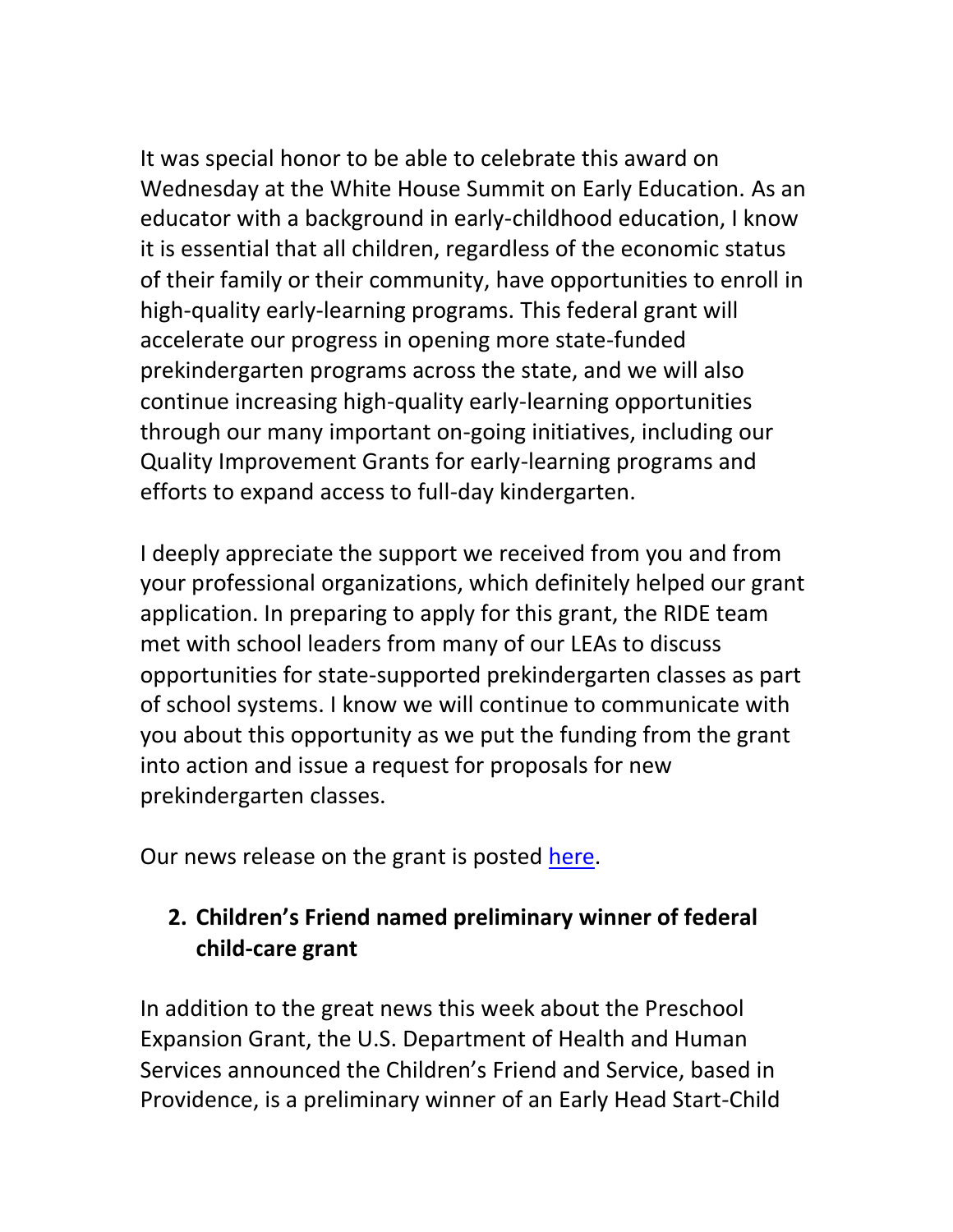Care Partnership federal grant of \$1.2 million. (The Department of Health and Human Services notes the awards and amounts are not final and are subject to change; the Department will award the funds on a rolling basis through March.)

This award is a federal grant to improve the quality of child-care programs and to encourage collaboration between Early Head Start grantees and child-care providers. Rhode Island-based Head Start programs, child-care programs, and Children's Friend worked together on this grant application. This alliance will supplement and strengthen our work toward expanding access to high-quality preschool classes. Congratulations to all!

# <span id="page-4-0"></span>**3. RIDE to release NECAP science results on Tuesday**

Thank you for your participation in our webinar on the release of the 2014 NECAP science results. I appreciate your feedback throughout the review process, and I hope our team was able to answer your questions at the webinar and to provide you with assurance that we are committed to the accuracy and integrity of our assessment system. We will release the results of 2014 NECAP science assessments on Tuesday at 3 p.m. As I have noted to you previously, we are confident in the accuracy of all results at the statewide level, but we are asking people to use caution in interpreting results at the school (or district) level in for the grade-4 and grade-assessments. We are also asking parents of students who were tested in those grade levels to use caution in interpreting the "inquiry task" results, as some of the constructedresponse items may have been poorly worded or given no credit when they should have received partial credit.

<span id="page-4-1"></span>**4. Council selects members of team that will develop, write strategic plan for elementary, secondary education**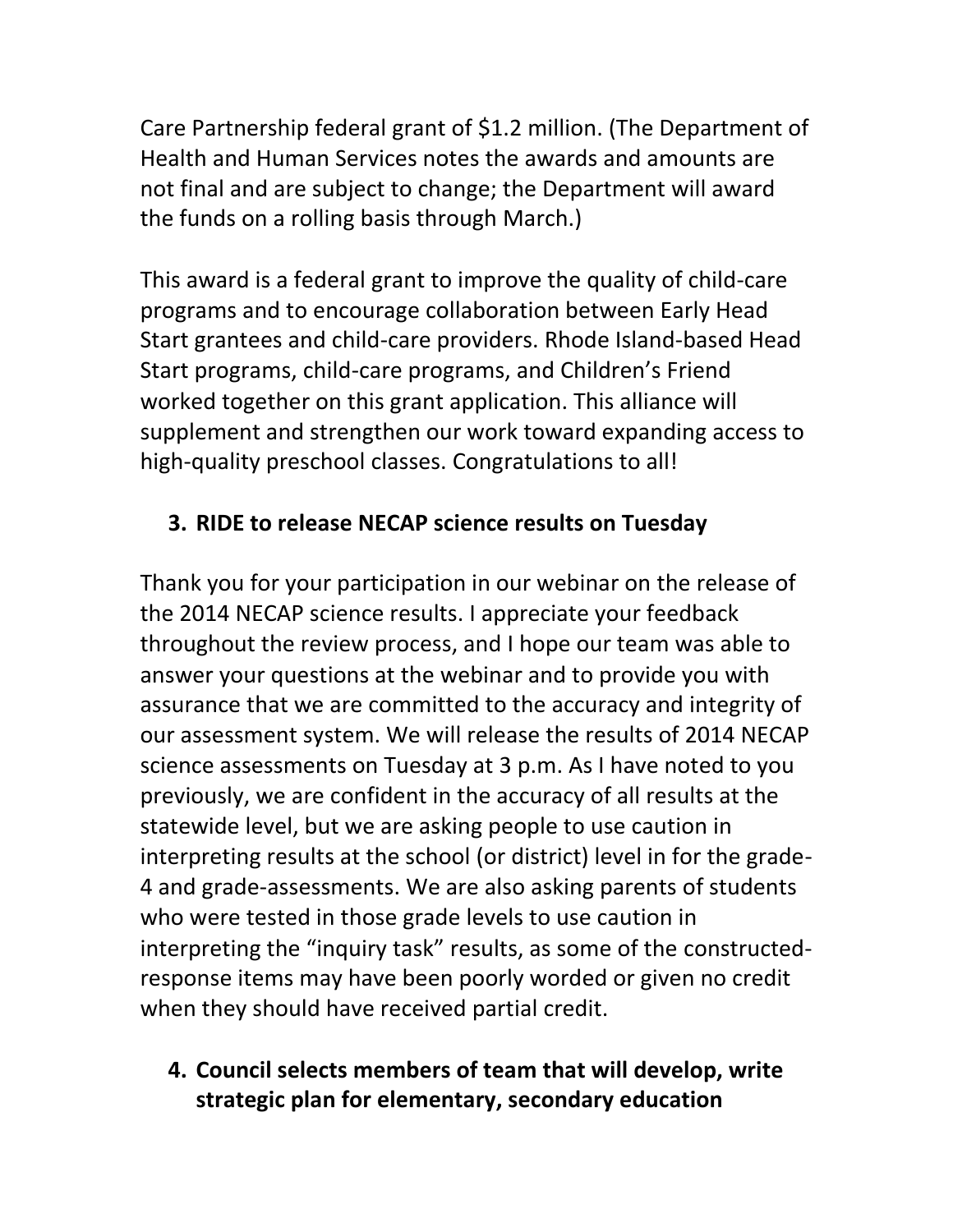At its meeting last night (December 11), the Council on Elementary and Secondary Education selected the members of the Ambassador Design Team, which over the next seven months will develop and write the next strategic plan for elementary and secondary education. The Council was able to select only a small number of team members from among the 156 who applied to serve, but everyone who applied will have the opportunity to help in other ways with the on-going process of developing the plan. The design team members represent a wide range of views, but they share a commitment to our schools and to our students. I believe that the plan this team develops will guide our work and inspire us as we continue to transform education in Rhode Island. Our news release on the selection of members of the design team is posted [here.](http://www.ride.ri.gov/InsideRIDE/AdditionalInformation/News/ViewArticle/tabid/408/ArticleId/195/Council-selects-team-to-design-next-strategic-plan-for-education.aspx)

# <span id="page-5-0"></span>**5. Ceremony honors 2014 Commended Schools**

We had a joyful ceremony last night at the State House, at which Governor Chafee and the members of the Council on Elementary and Secondary Education honored our 2014 Commended Schools. A total of 30 schools from 20 of our school districts (plus 3 charter public schools) received this award, which we originally announced when we released our accountability results in June. Board of Education Chair Eva-Marie Mancuso made special notice of the six schools that have attained Commended School status for the past three years in a row:

- Blackstone Academy Charter School;
- Charlestown Elementary School (Chariho);
- Classical High School (Providence);
- Fort Barton School (Tiverton);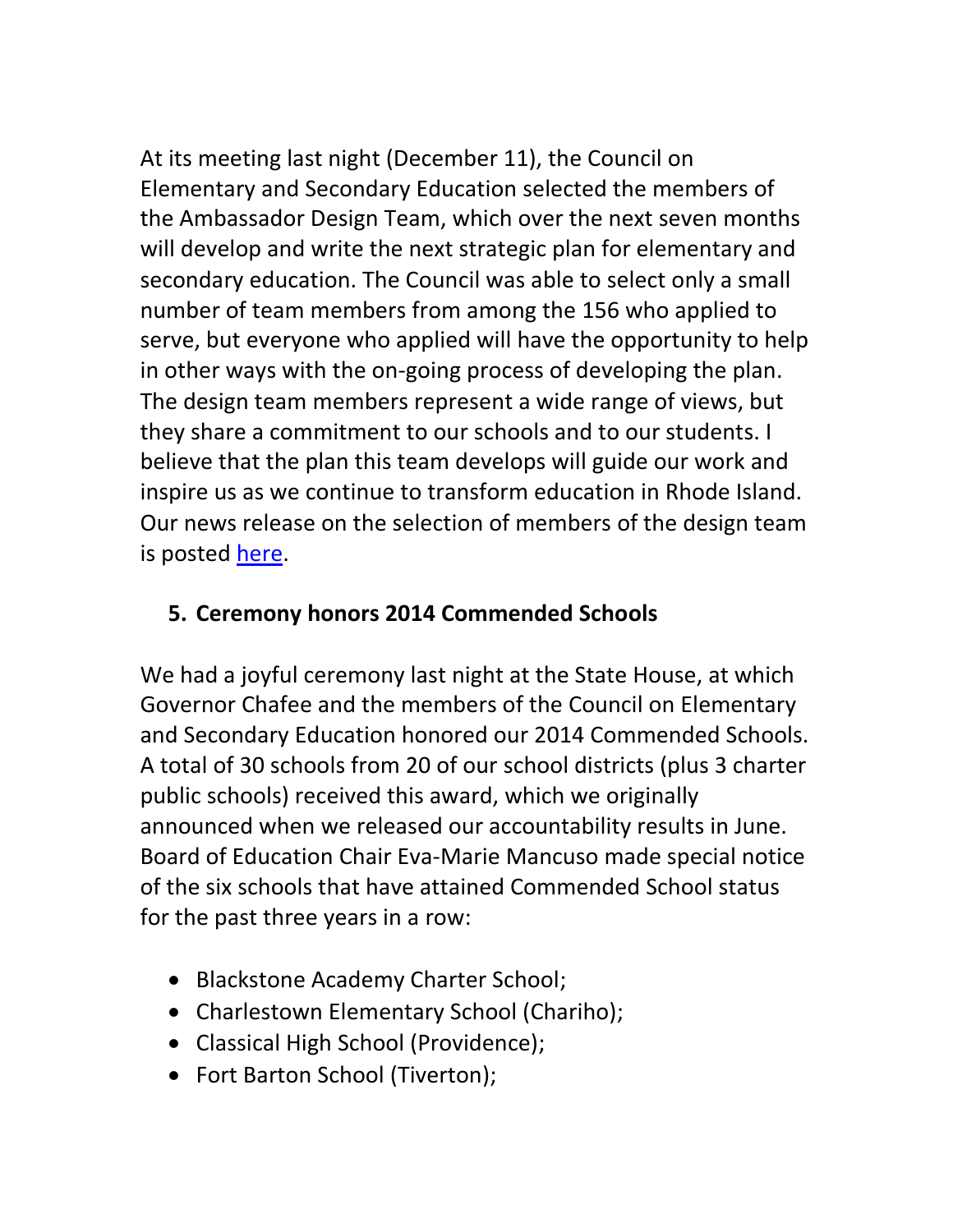- Rockwell School (Bristol Warren); and
- Scituate High School.

Congratulations to the students, teachers, and school leaders in all of our Commended Schools! You are leading the way when it comes to student achievement, attainment of goals, closing achievement gaps, and improving graduation rates.

# **6. Six R.I. schools apply for grants to advance personalized learning**

Six Rhode Island members of the [League of Innovative Schools](http://newenglandssc.org/league/about_the_league) have submitted final proposals to the Bill and Melinda Gates Foundation for the New England Secondary School Consortium Personalized Learning grant opportunity:

- the Alan Shawn Feinstein Middle School of Coventry;
- Central Falls High School:
- Coventry High School;
- Cumberland High School; and
- Ponaganset Middle School and Ponaganset High School, in Foster-Glocester.

Funding from the [2014 Regional Funds for Breakthrough Schools](http://nextgenlearning.org/press-release/communities-educators-six-regions-join-effort-develop-%E2%80%9Cbreakthrough%E2%80%9D-schools)  [initiative](http://nextgenlearning.org/press-release/communities-educators-six-regions-join-effort-develop-%E2%80%9Cbreakthrough%E2%80%9D-schools) will support the launch of fully personalized learning environments in each participating school, beginning in September 2015. These schools have made a public commitment to advancing educational equity, personalized learning, proficiency-based diplomas, and alternative-learning pathways. Each school participated in a 4-day design institute this summer and received technical assistance and coaching from the [Great Schools Partnership](http://www.greatschoolspartnership.org/) to prepare a comprehensive plan for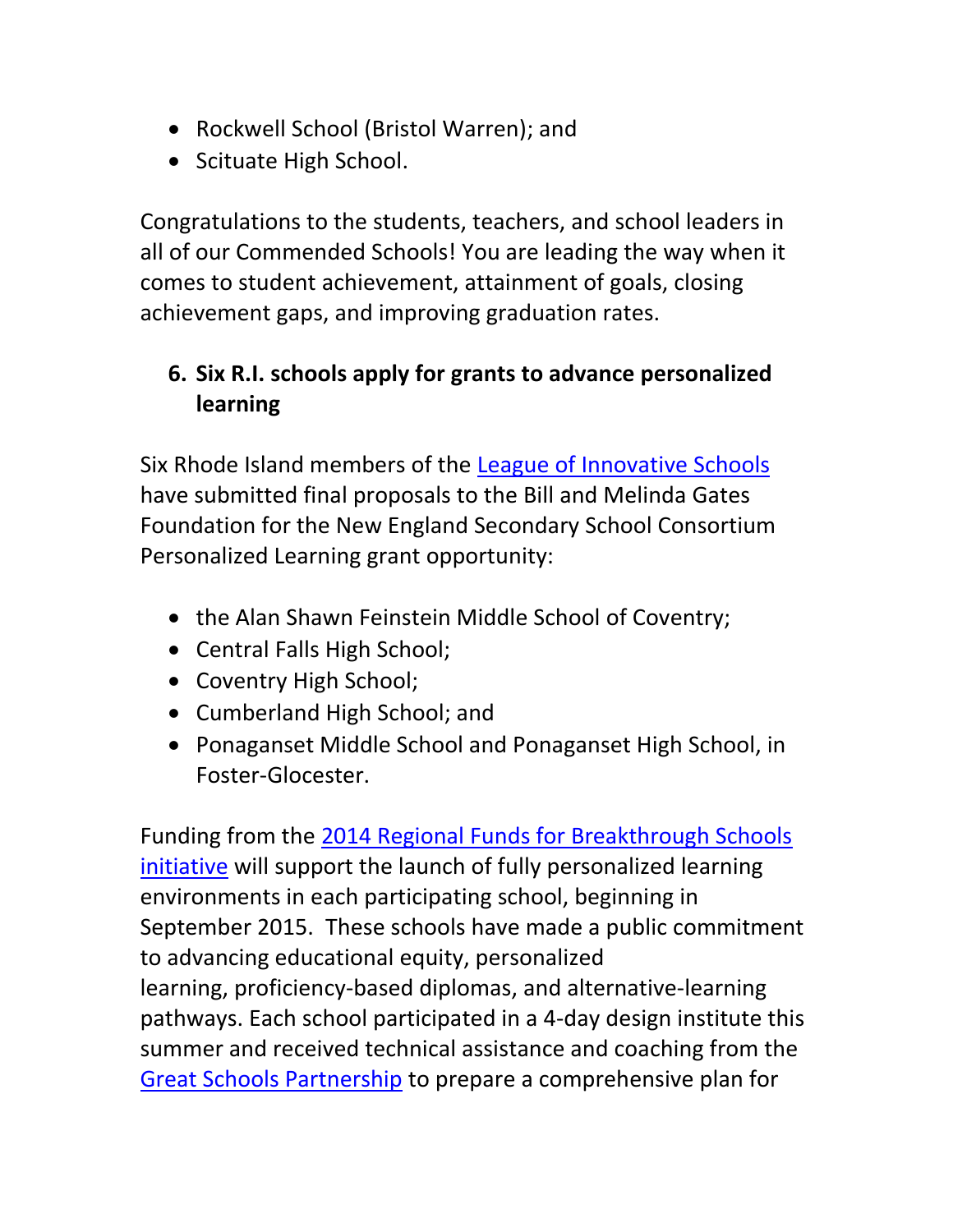submission this month. By the end of the month, the consortium will identify the schools moving into the next phase of the grant, and these schools will receive comprehensive support and assistance through individual coaching to implement their proposed plans. Thanks to the teachers and school leaders in Central Falls, Coventry, Cumberland, and Foster-Glocester for your commitment to personalized learning and educational equity!

#### **From RIDE**

#### *Data Collections:*

## <span id="page-7-0"></span>**7. LEAs are asked to continue daily discipline data reporting**

The discipline-data submission is a continuing submission that LEAs are required to perform on a daily basis. We use the discipline data for federal and state reporting to assure compliance with federal and state laws outlined in [collection](http://www.ride.ri.gov/Portals/0/Uploads/Documents/Information-and-Accountability-User-Friendly-Data/Data-Resources/Data-Collections/Guidance-Discipline-Collection-2013-14.pdf)  [guidelines.](http://www.ride.ri.gov/Portals/0/Uploads/Documents/Information-and-Accountability-User-Friendly-Data/Data-Resources/Data-Collections/Guidance-Discipline-Collection-2013-14.pdf) Discipline data can be submitted through [eRIDE](http://www.eride.ri.gov/) using the Enrollment Census application or through the Automated Data Transfer (ADT) agent. Discipline is a submission type within the Enrollment Census application. If you have any questions or concerns submitting discipline data, please contact Greg Martin, at [Gregory.martin@ride.ri.gov](mailto:Gregory.martin@ride.ri.gov) or 222-8495, or Jan Mermin, at [Jan.Mermin@ride.ri.gov](mailto:Jan.Mermin@ride.ri.gov) or 222-4710.

### <span id="page-7-1"></span>**8.** *Reminder:* **LEAs asked to review cohort graduation data by December 19**

The Cohort Exit Data Review is open, and LEAs should be reviewing their data. The instructions are located [here on eRIDE.](https://www.eride.ri.gov/exitsupdate/instructions.asp) The review process will close on **December 19**. Signed reports are due on December 19. This is a critical process for high schools. If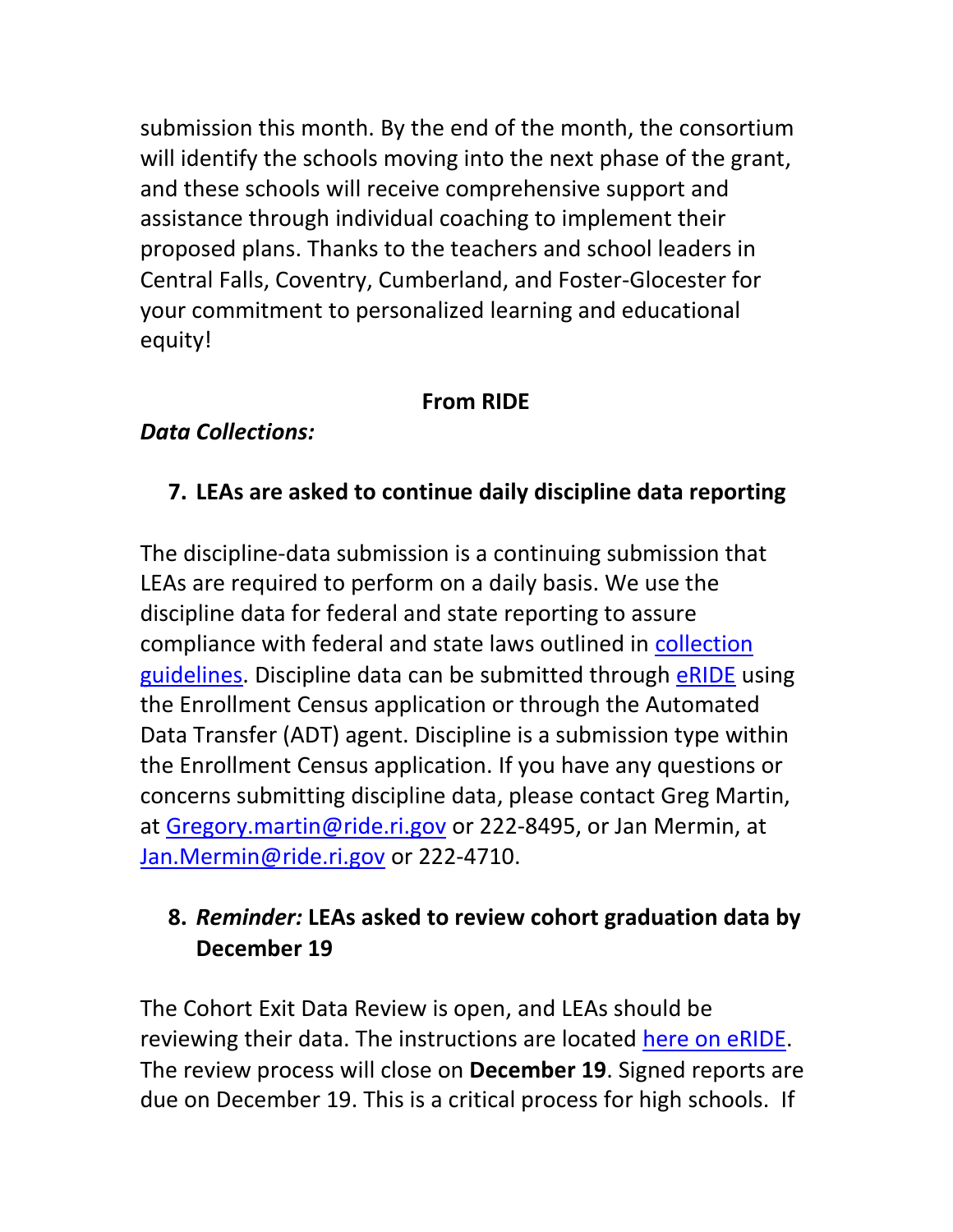you have any questions or concerns about submitting graduation data, please contact Greg Martin, at [Gregory.martin@ride.ri.gov](mailto:Gregory.martin@ride.ri.gov) or 222-8495, or input a request for assistance, at:

[https://support.ride.ri.gov](https://support.ride.ri.gov/) .

# <span id="page-8-0"></span>*9. Reminder:* **LEAs asked to migrate to new version of SCED by January 1 –** *Action Item*

RIDE has identified LEAs that are still using version 1.0 of the School Courses for the Exchange of Data (SCED) codes for some or all of their courses. LEA-specific crosswalk files have been loaded to District Exchange for each LEA to help facilitate the migration from version 1.0 to version 2.0 SCED codes. It is vital that you migrate these codes by **January 1**. If you have any questions about this transition, please e-mail Greg Martin, at [Gregory.martin@ride.ri.gov,](mailto:Gregory.martin@ride.ri.gov) or input a request for assistance, at:

[https://support.ride.ri.gov](https://support.ride.ri.gov/) .

#### *Assessments:*

# <span id="page-8-1"></span>**10.** *Reminder:* **Deadlines extended for PARCC student registration**

The Performance‐Based Assessment (PBA) student‐registration (enrollment) deadline for the spring Partnership for Assessment of Readiness for College and Careers (PARCC) testing has been extended to **January 7**. It is recommended that LEAs complete student registration before the holiday break to ensure timeliness and completeness of the data. If you have any questions or concerns about PARCC registration, please contact Greg Martin, at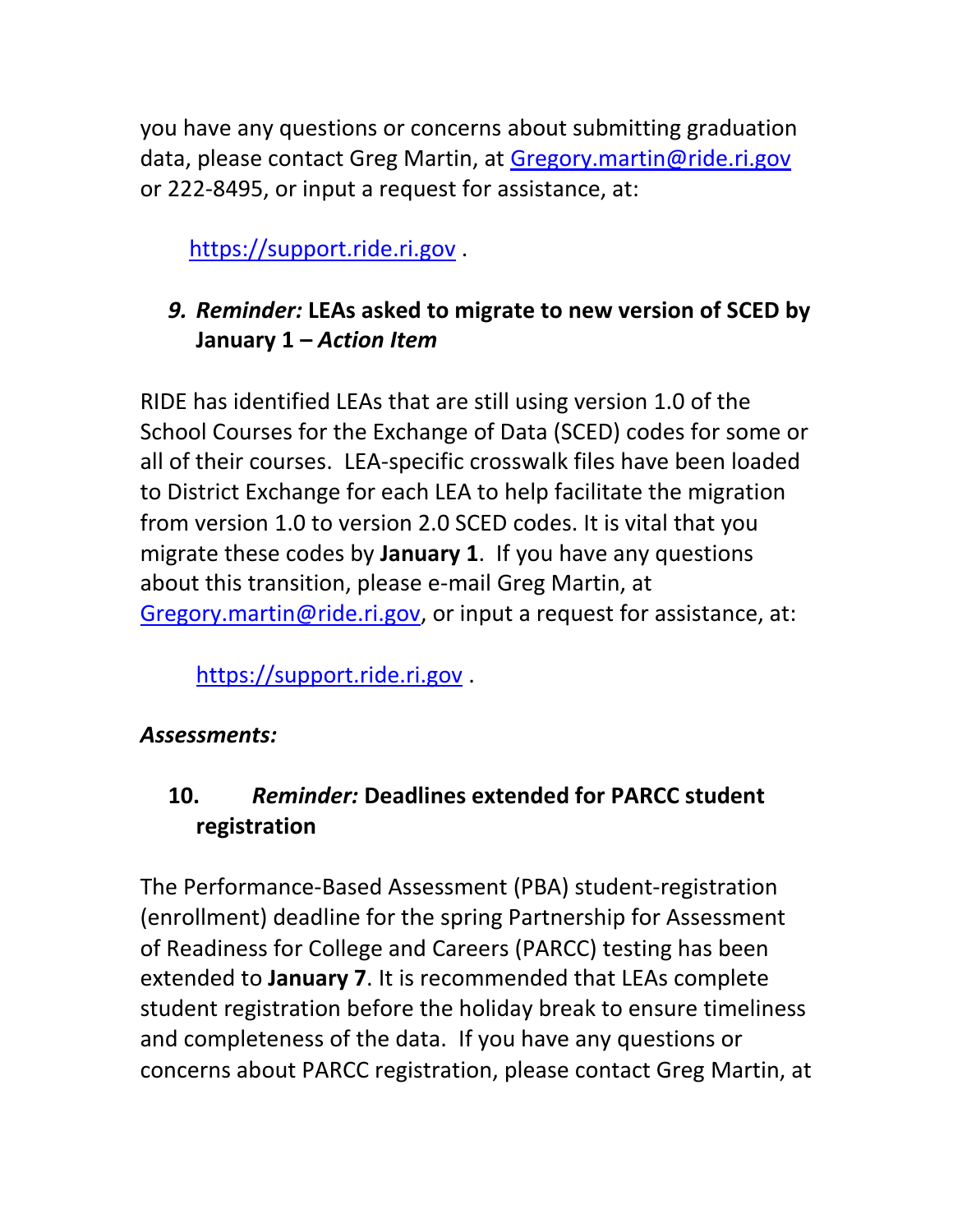[Gregory.martin@ride.ri.gov](mailto:Gregory.martin@ride.ri.gov) or 222-8495, or input a request for assistance, at:

[https://support.ride.ri.gov](https://support.ride.ri.gov/) .

# <span id="page-9-0"></span>**11. PARCC publishes informational guides for each mathematics assessment**

PARCC has just published informational guides for each grade level and each high-school mathematics course. The guides contain the revised claims structure, task types, test blueprints, evidence statements and revised tables, assessment policies, and the reference sheet for that particular grade or subject. These guides will allow educators to access all the pertinent information regarding their students' assessment in one place. Also, mathematics now has its own page at parcconline.org. You can find these guides, along with all other PARCC mathematics resources, at [http://www.parcconline.org/mathematics-test](http://www.parcconline.org/mathematics-test-documents)[documents.](http://www.parcconline.org/mathematics-test-documents)

# **From other state agencies**

# <span id="page-9-1"></span>**12. Traveler monitored for Ebola symptoms, no presence of disease found**

Please see this weekly update from the Department of Health regarding Ebola:

The Rhode Island Department of Health (HEALTH) continues to conduct daily post-arrival monitoring of all travelers to Rhode Island whose travel originated in Liberia, Sierra Leone, Guinea, or Mali. Monitoring continues for the 21 days after an individual's last possible exposure to Ebola.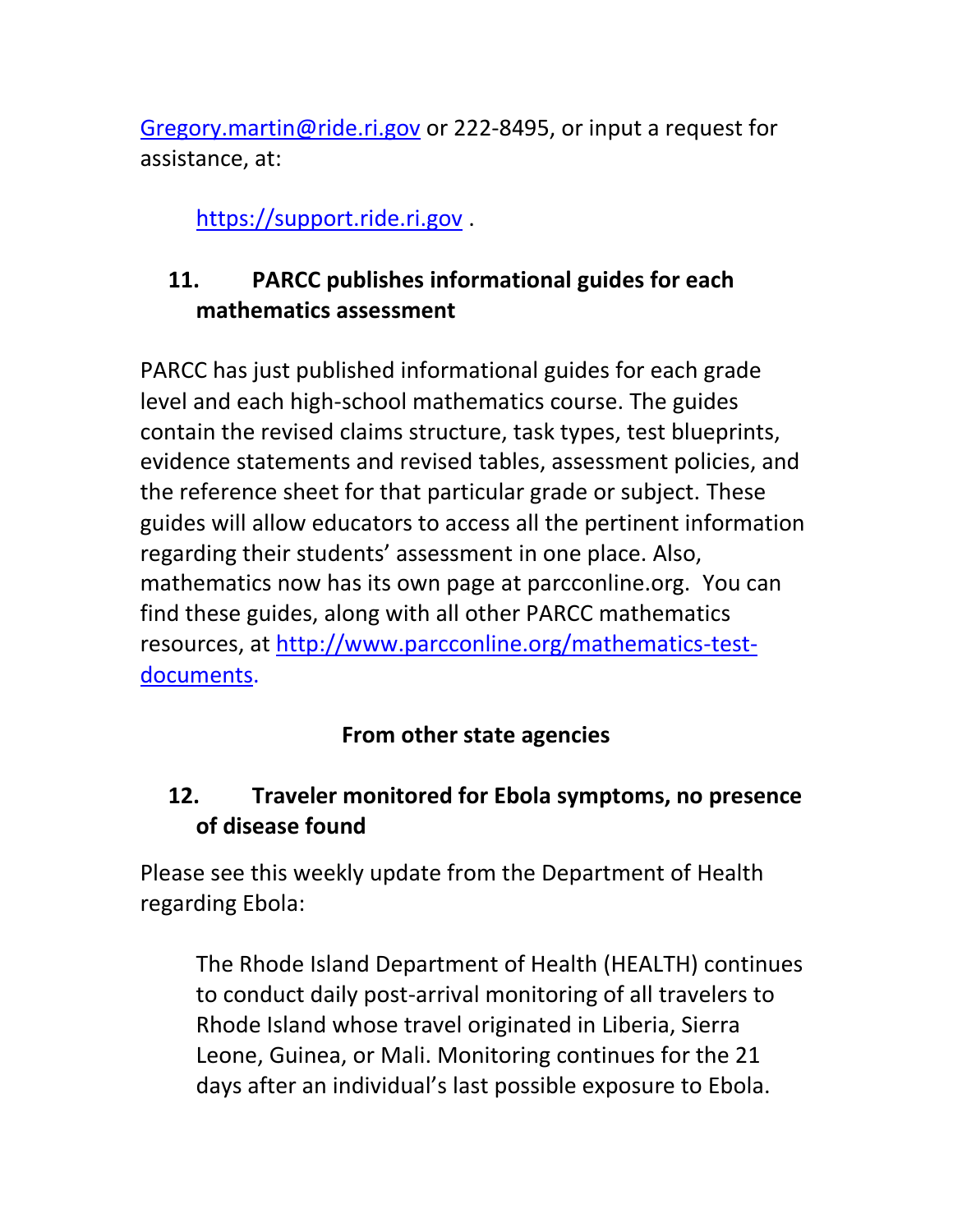(Twenty-one days is the longest time it can take from the time a person is infected with Ebola until that person has symptoms of Ebola.)

On December 5, an individual in Rhode Island who had been in an Ebola-affected West African country 17 days earlier began experiencing mild symptoms of Ebola. As a part of HEALTH's traveler-monitoring program, this individual was being monitored daily. After having alerted the hospital in advance, HEALTH directed the individual to Landmark Medical Center for further evaluation. The patient was released after an evaluation suggested no presence of any significant disease.

All phases of the situation were carefully managed to ensure the safety of the public and a prompt evaluation of the patient. This experience displayed the value of the planning and close coordination that HEALTH and all components of Rhode Island's healthcare system have engaged in over the past several months. It also displayed the efficiency and effectiveness of the traveler monitoring program in Rhode Island.

#### **From other organizations**

## <span id="page-10-0"></span>**13. Learning First Alliance - Rhode Island seeks proposals for presentations at conference on Whole Child Education**

Please see this message from the Learning First Alliance – Rhode Island:

This school year's Learning First Alliance - Rhode Island conference, "Rhode Island Whole Child Education in Action," will feature workshops demonstrating best practice in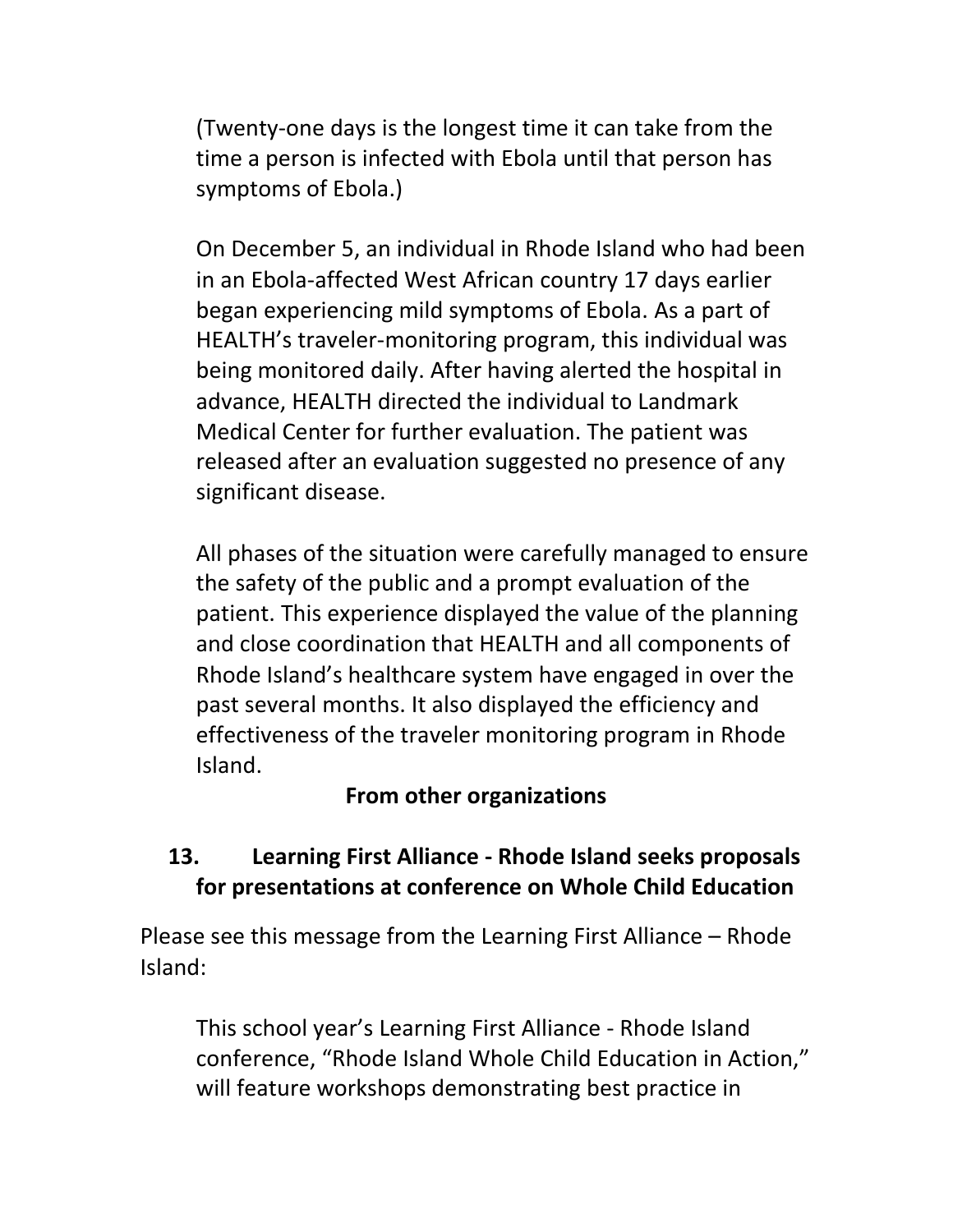classrooms, schools, districts, and communities in Rhode Island. Conference strands will be organized around threads that demonstrate what it means for children and youth to be healthy, safe, supported, engaged, and challenged. It is understood and anticipated that workshops will cross over to address multiple threads.

The target audience for this conference will include teachers, administrators, policy-makers, school-committee members, counselors, community leaders, higher-education practitioners, and others. The conference will take place on March 14, from 8 a.m. to 1:30 p.m., at Johnston High School.

A well-rounded, comprehensive education means that schools, parents, and communities work together to support all aspects of the process. This conference will focus on ways that is happening in Rhode Island schools.

Requests for presenter proposals are now being accepted.

Please visit [www.lfari.org](http://www.lfari.org/) for more details and for a link to the conference RFP.

# <span id="page-11-0"></span>**14. RIMLE announces three new awards for middle-level educators, seeks nominations for awards**

Please see this message from the Rhode Island Middle Level Educators:

The Rhode Island Middle Level Educators (RIMLE) has announced new educator awards for middle-level educators and middle-level teams: the Distinguished Middle Level Educator Award, the Promising Practitioner Award, and the